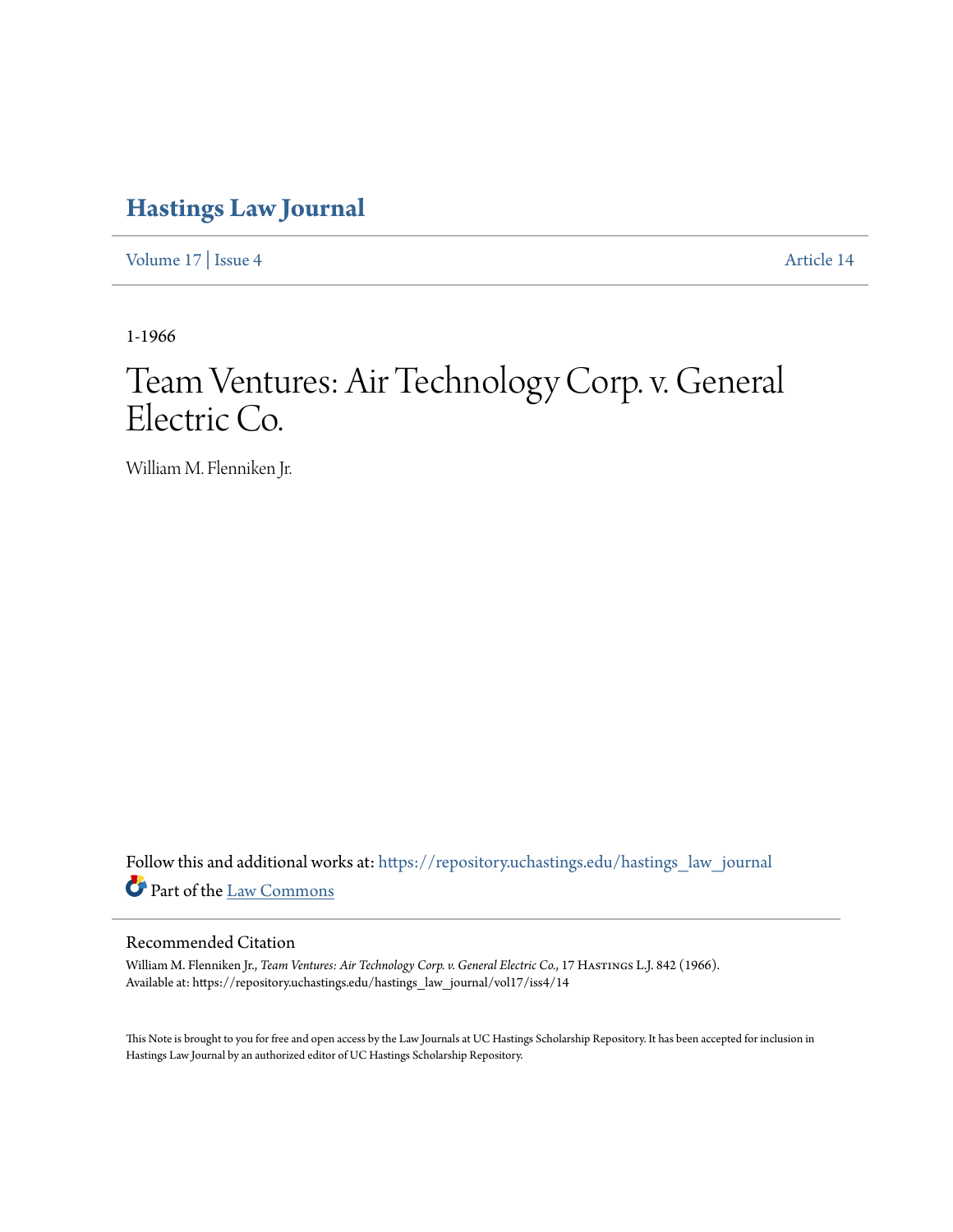protected because they are "in essence public." In support of this argument, it can be said that the public interest **in** the suppression of cnime demands such a limitation upon the right to privacy. But as has been observed, there are reasonable alternatives which accomplish the same result without the dangers inherent m giving the police license to search semi-public areas at will. In our society, the fourth amendment represents a monument to the belief that individual privacy is a paramount right. The *Smayda* decision seems to lose sight of the fact that this amendment was intended to prevent abuse of the innocent in the process of bringing law violators to justice. The words of Justice Douglas are apt:

This guarantee of protection against unreasonable searches and seizures extends to the innocent and guilty alike. It marks the right of privacy as one of the unique values of our civilization and, with few exceptions, stays the hands of the police unless they have a search warrant issued **by** a magistrate on probable cause supported **by** oath or affirmation. <sup>61</sup>

The *Smayda* decision is irreconciable with these principles, and it is therefore submitted that the case **is** unsound.

*Anthony D. Osmundson\**

**<sup>61</sup>**McDonald v. United States, **335 U.S.** 451, 453 (1948).

\* Member, Second Year Class.

### "TEAM VENTURES": *Air Technology Corp. v. General Electric Co.*

The "weapon system contracting" concept, evolved by the Air Force following World War II

is the governmental practice **.** of treating an entire weapon system, including all subcontracts and accessory equipment, as a single unit, and giving a single prime contractor or *team* the responsibility for the entire unit. In some instances this may be modified by dividing the **job** into several segments and' designating one prime contractor or *team* to be responsible for each segment.'

#### *The Problem*

The term "team," frequently encountered in the cant of the defense industries, did not appear, in its defense-industry usage, **in** any reported case until 1964. In *Air Technology Corp. v. General Electrc* **Co.,2** the Supreme Judicial Court of Massachusetts was called upon to adjudicate a dispute among team members.

The Air Force, some time after 1957, undertook the 477 L project to establish radiation monitoring stations to track the direction and yield of nuclear detonations by methods including the use of electromagnetic (EM) sensors. Air Technology (AT) had considerable experience in the detection of EM radiation,

<sup>&</sup>lt;sup>1</sup> Bergstrom, Antitrust Immunity or Exemption for Activities Involving Govern*ment Contracts--Weapons Systems" and "Team Bidding,"* 59 Nw. U.L. **REv.** 433, 434 (1964). (Emphasis added.)

<sup>2347</sup> Mass. **613,** 199 N.E.2d 538 (1964).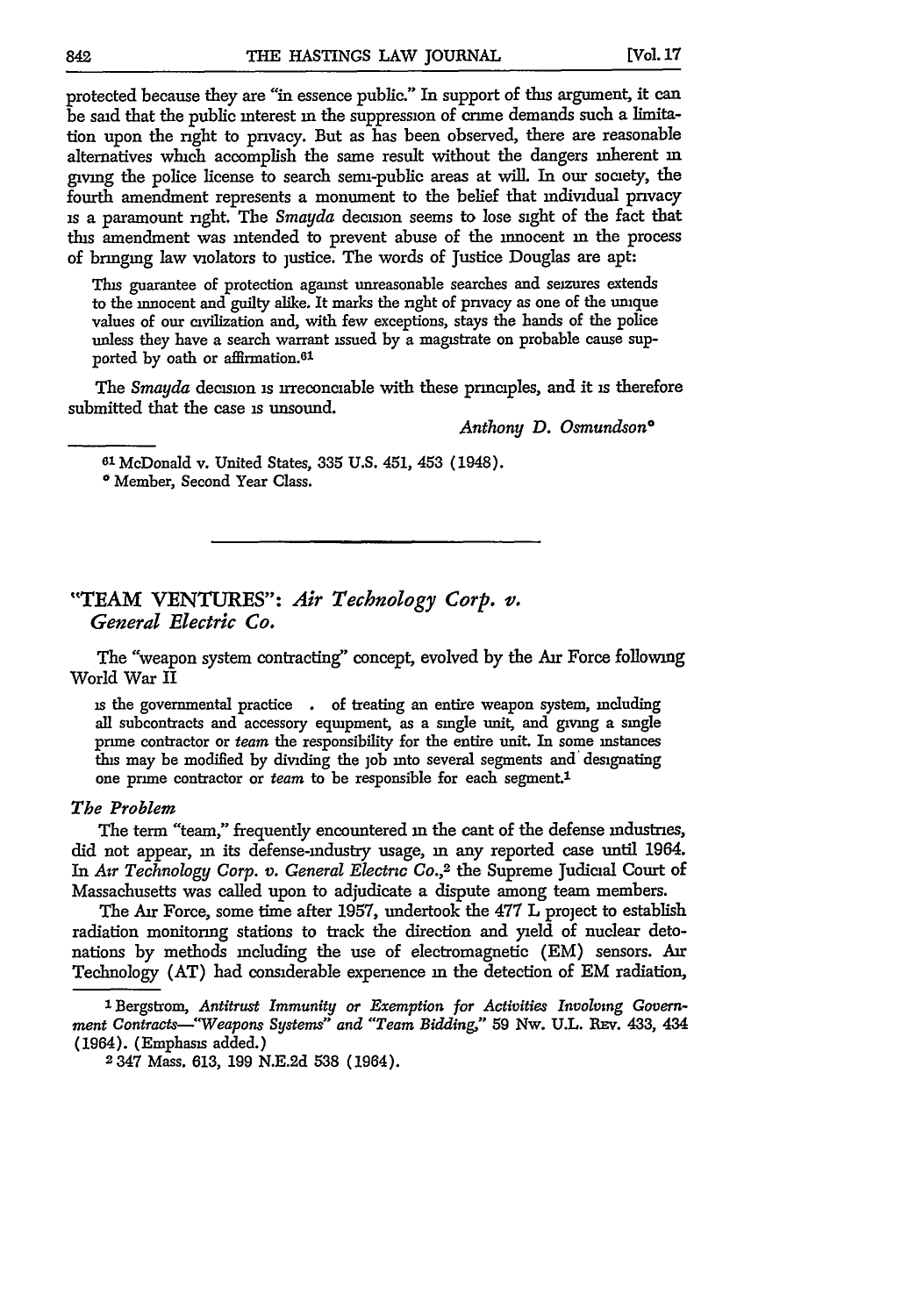and **in** April, 1961, AT discussed the 477 L project with the Air Force, learning of eight companies, including General Electric (GE), which had done some preliminary work. AT communicated with all but one of these companies and expressed willingness to contribute toward any proposal which that company might submit to the Air Force.

In June, 1961, as a result of preliminary negotiations, GE and **AT** agreed to submit a team proposal, and **in** October, responding to an Air Force request for quotation on the 477 L system, **GE** submitted a proposal bearing on its covers the names of **GE,** AT, and three other firms, containing data furnished **in** part by AT. Early in November, GE was selected as prime contractor by the Air Force-not on the basis of its proposal, but rather on a statement of its expected performance. A contract was negotiated to become effective **in** February, 1962. **GE** subsequently refused to negotiate a subcontract with AT as a team member and built the EM sensor portion of the program itself, using **in** part the data contributed by AT. AT brought an action **in** equity (1) to restrain the defendant (GE) from using information supplied to it by  $AT$ , (2) to obtain a declaration that **GE** had committed breaches of a fiduciary relation to AT, and (3) for damages. The action was referred to a master, who found, among other things, that AT and **GE** had agreed that AT would be a team member participating **in** GE's proposal; that the use of the term "team" was more than a sales pitch; and that AT was entitled to recover damages for GE's breach of the agreement to negotiate with AT for a subcontract. Both parties appealed from the decree awarding AT damages for breach of contract but refusing to enjoin the use by GE of the data furnished by AT for the proposal.

The Supreme Court of Massachusetts held that the facts of *Air Technology,* although insufficient to establish the creation of a joint venture due to the lack of certain essential elements, were sufficient to create a "more limited joint undertaking by GE and AT, as team members **"3** While the court failed to discuss in depth the relationship between team members, it based its finding of liability upon GE's failure to perform its contractual responsibility as a team member. AT's prayer for injunctive relief was denied because the project was important to the national defense, and the court felt that with respect to this less formal joint undertaking, substantial redress could be afforded by the payment of money

*<sup>3</sup>* The court noted that "The use of the term 'team member' leads us to infer that the parties intended a *contractual association* in some form of joint undertaking. The master regarded this essentially as a joint venture. The subsidiary facts do not indicate that GE and AT intended that the prime contract was to be a joint venture within that indefinite term's ordinary usage. *AT was to be only a subcontractor. There was to be no such sharing in the profits of the prime contract, no such joint interest in particular* assets, and no such joint control of performance as would ordinarily exist in a joint venture **in** the usual sense. There was, however, *a more limited joint undertaking by GE and AT, as team members,* to obtain the prime contract for **GE,** with the expectation that AT would obtain benefits as a subcontractor. In this undertaking certain aspects of the usual joint venture did not appear. Nevertheless, both AT and GE made substantial contributions to the team effort in time and expenditure and risked the value to their preliminary work. Even if the arrangement did not constitute a typical joint venture **GE** (as controling captain of the team] may be held to its contractual responsibility to AT as a team member." *Id.* at 624-25, 199 N.E.2d at 546-47. (Emphasis added.)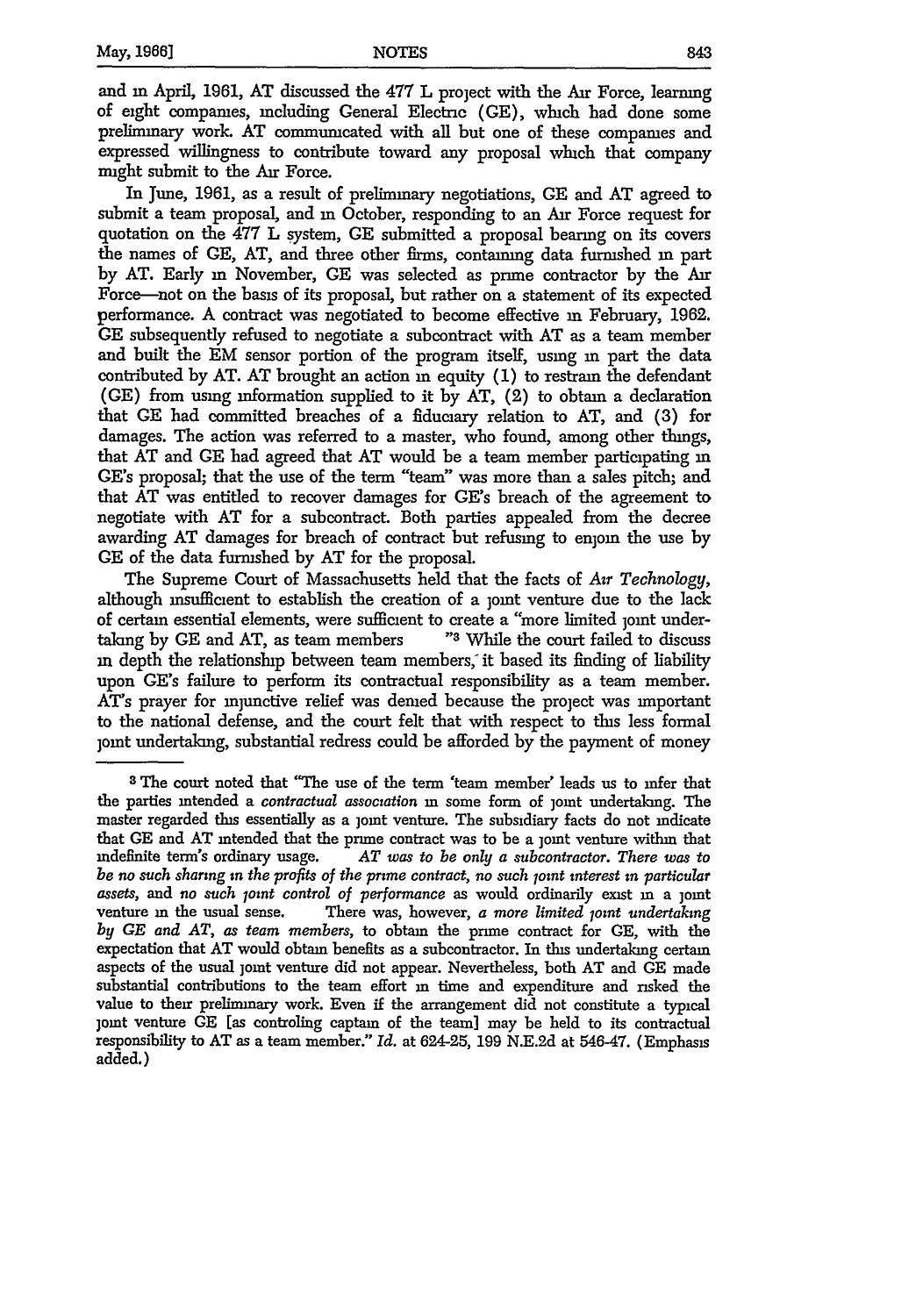damages without injunctive relief. For purposes of convenience, the "more limited joint undertaking" as "team members" will be referred to hereafter as a "team venture," although that term is used nowhere in the opinion of the court.

This note will be limited to two important questions raised by the case: first, is the "team venture" analogous to a joint venture;<sup>4</sup> second, should the rights and liabilities of the parties be governed by the substantive law of joint ventures?

#### *Is the* "Team *Venture" Analogous to a joint Venture?*

A team venture, as found by the court, is something less than a joint venture.<sup>5</sup> Therefore, in order to define a team venture we must first define a joint venture.

It has been noted that the legal relationship known as a joint venture is a comparatively recent creature of the American courts and is still **in** the process of development, having no certain, satisfactory, all-inclusive definition or fixed boundarnes.6 Each case must be considered on its own facts, giving consideration to the usages and practices characteristic of the particular commercial undertaking sought to be labeled a joint venture.<sup>7</sup> The joint venture is contractual in nature, and an agreement, either express or implied, **is** essential to its creation.<sup>8</sup> Under this agreement, the parties must intend to create a joint venture;<sup>9</sup> however, little formality is required,  $10$  and the conduct of the parties,  $11$  as well as other facts and circumstances, will often justify the inference of such intention.<sup>12</sup> The court in *Air Technology* stressed the contractual nature of a team venture and indicated that a "contractual association" could be implied from the parties' conduct.18

<sup>5</sup>The court failed to find a joint venture because certain essential elements were lacking. It found instead a more limited joint undertaking (a team venture). Therefore, a team venture may be defined as a joint venture "less" certain essential elements. See note 3 *supra.*

**6** Davis v. Webster, 198 N.E.2d 883 (Ind. 1964). See generally Adkins, Gilpatnc, & Abraham, *Corporate Jont Ventures in Operation,* 14 Bus. LAw. 285 (1959); Berle, *Developments in the Pattern of Corporate Joint Enterprise,* 14 Bus. LAw. 309 (1959); Jaeger, *Joint Ventures: Origin, Nature and Development,* 9 Am. U.L. REv. 1 (1960); Jaeger, *Joint Ventures: Membership, Types and Termination,* 9 **Am.** U.L. REv. **111** (1960); Mechem, *The Law of Joint Adventures,* 15 MnxN. L. **REv.** 644 **(1931);** Mullen, *Joint Adventures,* 8 **MD.** L. **REv.** 22 (1943); Nichols, *Joint Ventures,* **36** VA. L. **REv.** 425 (1950); Taubman, *What Constitutes a Joint Venture,* 41 CoiNELL L.Q. 640 (1956). *<sup>7</sup> Accord,* Frazell v. United States, **213** F Supp. 457 (W.D. La. **1963),** *reo'd on*

*other grounds,* 335 F.2d 487, cert. *denied,* 380 U.S. 961 (1964). *<sup>8</sup>Accord,* Richardson v. Walsh Constr. Co., 334 F.2d 334 **(3d** Cir. 1964); Ellison

v. Riddle, 166 *So.* 2d 840 (Fla. 1964); Southwest Drayage Co. v. Crawford Moving Vans, Inc., 377 S.W.2d **293** (Mo. 1964).

*<sup>9</sup> Accord,* Stricklin v. Parsons Stockyard Co., **192** Kan. **360, 388 P.2d** 824 (1964); Southwest Drayage Co. v. Crawford Moving Vans, Inc., *supra* note **8.**

**<sup>10</sup>**Weinstock v. L. A. Carpet, Inc., 234 Cal. App. 2d 809, *44* Cal. Rptr. **852** (1965). **1** Ellison v. Riddle, 166 So. 2d 840 (Fla. 1964).

**<sup>22</sup>**Polikoff v. Levy, 55 Ill. App. 2d 229, 204 N.E.2d 807 (1965).

**<sup>13</sup>**As seen note **3** *supra,* the court found a "contractual association" between the team members, and also noted that "What the parties intended is indicated **by** GE's subsequent conduct," *e.g.,* **(1)** listing **AT** in the letter of interest as a subcontractor,

<sup>4</sup>The court felt that it did not have to reach this question as it based liability on breach of contract. *Id.* at 625 n.16, 199 N.E.2d at 547 n.16.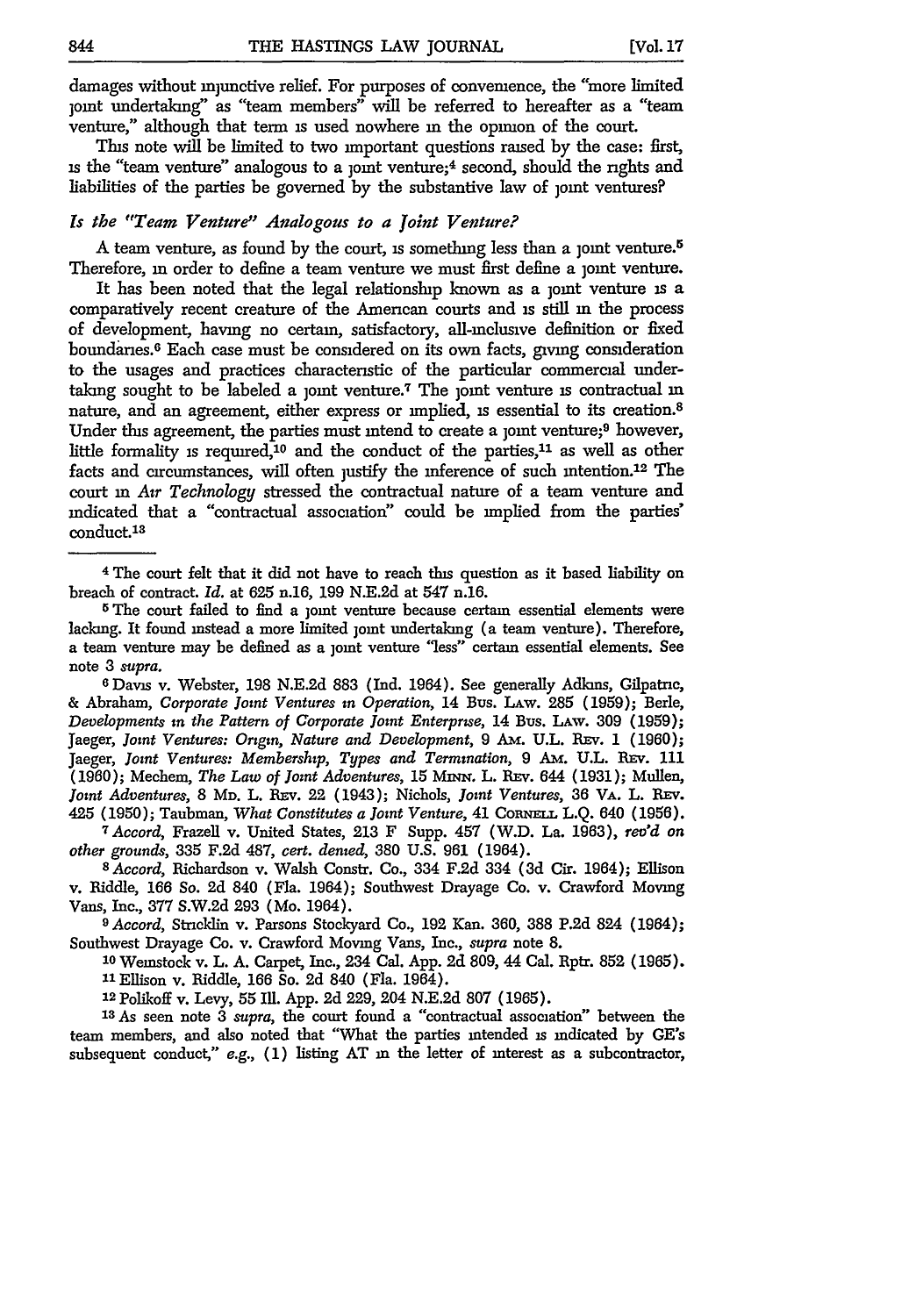In addition to the requirement of a contractual basis, certain additional requirements have traditionally been discussed by the courts **in** ascertaining whether or not the joint venture relationslip exists **in** a particular case. These include: (1) the mutual sharing of profits and losses resulting from the venture; (2) a joint proprietary interest in the subject matter of the venture; and (3) the mutual right of control or management of the venture.<sup>14</sup>

The court **in** *Air Technology* found these traditional requirements lacking. But liability was imposed upon GE on the basis of a more limited joint undertaking, which this note has called a team venture. Thus it would seem that, relymg on *Air Technology,* a court could find a team venture present even though the particular contractual association under consideration bore little resemblance to a joint venture. It **is** submitted that this **is** incorrect. This note will show that a team venture is practically analogous to a joint venture, so much so that the same substantive law should be applied to both types **of** contractual associations. Each of these traditional requirements will be considered separately to determine whether or not there **is** a valid basis **in** established precedent upon wnch the court in *Air Technology* could have concluded that the requirement was fulfilled under the facts of that case. If there **is** such a basis, it follows that a joint venture and a team venture should not be distinguished **in** regard to that requirement.

#### *Contractual Relationship*

It has been seen that a joint venture is contractual in nature, requiring an intention of the parties to create a joint venture. It has also been seen that the court **in** *Air Technology* inferred a contractual association between AT and GE from their conduct. The court, in reaching the conclusion that there was no joint venture between AT and GE, stressed the fact that AT was to receive a subcontract from GE. It is submitted that a joint venture is not precluded by the fact that there **is** a subcontracting agreement between the joint venturers. One writer has pointed out the fact that "on various types of construction jobs, prime contractors and subcontractors are not infrequently associated on a joint venture basis. That **is,** one contractor will obtain a contract for the entire operation and then farm out various parts on a profit and loss arrangement."1<sup>5</sup>

In *Rosen v. E. C. Losch, Inc.*,<sup>16</sup> the court stated that the mere fact that an agreement was captioned "subcontracting agreement" did not of itself show that

<sup>&</sup>quot;team member," and the only potential source of the EM sensor; (2) designating AT's personnel as "the only individuals having program responsibility in the EM sensor field" (3) Hynes's [a GE employee] statements that showing AT as a second tier subcontractor was a "mistake," and that it was GE's "intention that AT would receive a sole source procurement for the EM sensor", (4) treating Dr. Clapp, Dr. Hillger [AT employees], and AT's DASA contract as team assets in the proposal presentation; (5) GE's early treatment of AT's material as entitled to protection [from another company]; **(6)** GE's assistance **in** and use of Dr. Clapp's research in the summer of 1961, and **(7)** the absence of any suggestion to AT prior to December, **1961,** that other companies and (above all) **GE,** were to compete with AT [m AT's portion of the system]. 347 Mass. at 624 n.12, 199 N.E.2d at 546 n.12.

**<sup>14</sup>**See Jaeger, *Joint Ventures: Origin, Nature and Development,* **9** *Am..* U.L. REv. 1 (1960), citing 2 WILLISTON, CONTRACTS § 318A (3d ed. 1959) and cases cited therem.

**<sup>15</sup>** Jaeger, *Joint Ventures: Membership, Types and Termination,* 9 Am. **U.L.** REV. **111,** 124 **(1960).**

**<sup>16</sup>** 234 Cal. **App. 2d** 324, 44 Cal. **Rptr. 377** (1965).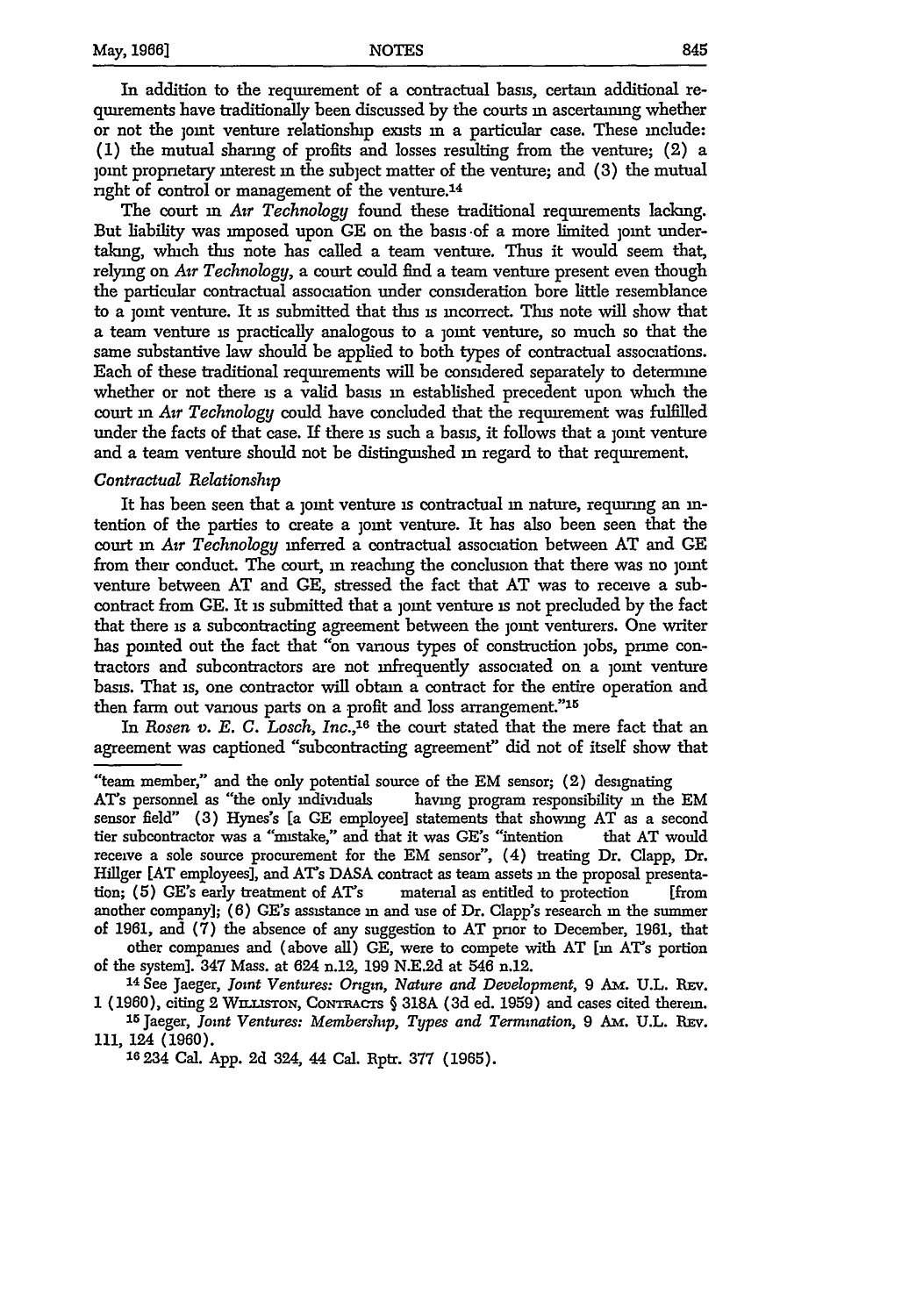a joint venture was not contemplated by the parties thereto. The court reasoned: "[I]t is the duty of the court to give effect to the intention of the parties where it is not wholly at variance with the correct legal interpretation of the terms of the contract, and a practical construction placed by the parties upon the instrument is the best evidence of their intention."<sup>17</sup> The court concluded that there was a joint venture between the parties despite the fact that their agreement was **in** the form of a subcontract.

The Supreme Court of Appeals of West Virginia, **in** *Ohio Builders' Supply Co. v. Wetzel Constr. Co.,18* wherein one company agreed to aid another company in obtaining a road construction contract from the State of West Virginia in return for a subcontract for a portion of the work, noted that: "The supply company comes into litigation, not as a subcontractor of the construction company, but more strictly as a coadventurer with it in the undertaking."

It would seem at this point that the primary difference between the usual prime contractor-subcontractor relationship and a joint venture or team venture is the fact that **in** the former relationship there is no intent of the parties to combine and act jointly, either as joint venturers (which is essential to a joint venture) or as a team (which **is** an essential element of a team venture). However, if this intent to combine and act jointly is present, either a joint venture or a team venture may be present under the subcontracting agreement. Thus, the fact that there was to be only a subcontracting agreement between AT and GE should not be considered a valid factor in distinguishing this contractual association from a joint venture. The two relationships are analogous to the extent that either may exist where there is a subcontracting agreement between the parties to the undertaking.

#### *Profit Sharing*

Although the parties to a joint venture need not share equally,<sup>19</sup> or in the same manner,<sup>20</sup> it is generally stated that a mutual sharing in the profits of the joint venture is essential to its existence.<sup>21</sup> Some jurisdictions have indicated that profit sharing is not a controlling factor, even though it **is** included **in** the agreement, but is merely to be considered among all of the other facts and circumstances.22 There is also dictum that the purpose of malang a direct profit **is** not an essential element of the joint venture.<sup>23</sup> Many jurisdictions also require a sharing of losses, although this was not mentioned by the court in *Air Technology.<sup>24</sup>*

**<sup>17</sup>***Id.* at 331, 44 Cal. Rptr. at 381.

**18** 108 W Va. 354, 151 S.E. 1 (1929).

*<sup>19</sup>Accord,* Davis v. Webster, 198 N.E. **2d** 883 (Ind. 1964).

<sup>20</sup> Accord, Davidson v. Shaffer, 153 Kan. 661, 113 P.2d 90 (1941).<br><sup>21</sup> Accord, Fishback v. United States, 215 F Supp. 621 (D.S.D. 1963); Polikoff v. Levy, 55 IMI. App. 2d 229, 204 N.E.2d 807 (1965); Bender v. Bender, 144 Mont. 470,

397 P.2d 957 (1965). <sup>22</sup> First Mechanics Bank v. Commissioner, 91 F.2d **275** (3d Cir. 1937); U.S. Fidelity & Guarantee Co. *ex rel.* Reedy v. American Surety Co., **25** F Supp. **280** (M.D. Penn. 1938).

2 Chisholm v. Gilmore, 81 F.2d 120 (4th Cir. 1936).

24 See Holt v. Queen City Loan & Investment, Inc., 377 S.W.2d 393 (Mo. 1965); **C. C.** Roddy, Inc. v. Carlisle, 391 S.W.2d 765 (Tex. 1965); Robinson Transp. Co., Inc. v. Hawkeye-Security Ins. Co., 385 P.2d **203** (Wyo. 1963). *Contre,* First Mechanics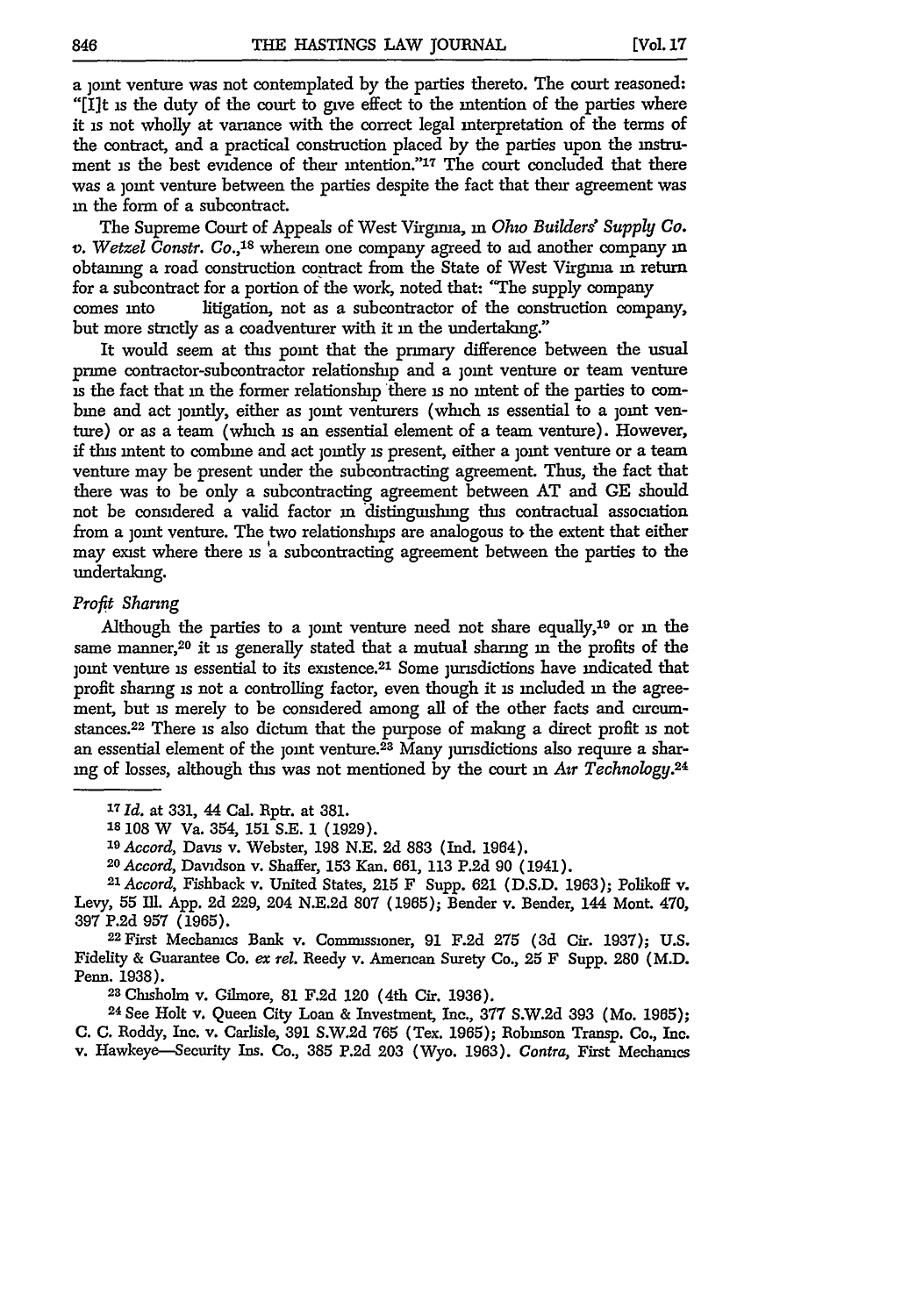However, the court did stress, in concluding that there was no joint venture between AT and *GE,* that AT was not to share **in** the profits of the prume contract.

It has been urged that

AT's expected profit under the subcontract could be construed as a sufficient share **in** the profits of the prime contract to warrant finding the relationship of joint adventurers. The mode of participation **"'in** the fruits of the undertaking may be left to the agreement of the parties" and they could arguably have chosen the subcontract device as their method of sharring the profits.<sup>25</sup>

The traditional view, however, is that in a joint venture the profit must be joint. There is no joint venture where the parties earn a several profit.<sup>26</sup> It would thus seem that the element of profit sharing is a valid distinguishing factor between a joint venture and a team venture.

Therefore, the mutual undertaking of the parties may be classified as a joint venture if there is a joint sharing of the profits of the prime contract, while the undertaking should be classified as a team venture if each member of the undertaking earns a several profit. In order to share jointly **in** the profits of the prime contract, the parties must share directly in the profits of the prime contract per se. This may anse **in** two situations: (1) where all of the members of the undertaking are **in** pnvity of contract with the Government, i.e., where the contract **is** let to the members jointly, and (2) where there is no privity of contract between the Government and all of the members of the undertaking, as in the case of subcontractors, but all of the members are to receive a percentage of the profits of the prime contract. In this latter situation, the subcontracting members of the undertaking designate one member to act as prime contractor and to contract with the government for the benefit of all of the members. The prime contractor takes the contract as a constructive trustee for the other members, as m the situation where one member of a joint venture, taking legal title to real or personal property for the benefit of the joint venture, is held to be a constructive trustee of the property so held.<sup>27</sup> If the parties to the undertaking do not share jointly **in** the profits of the prime contract per se, either directly or on a percentage basis, the profit earned **by** each member is indirect and several; hence there **is** a team venture. Indirect sharing **in** the profits of the prime contract will usually exist under a subcontract, and it may be concluded, therefore, that **in** the normal defense-industry situation, a team venture, not a joint venture, will be found where there is a contractor-subcontractor relationship.<sup>28</sup>

Bank v. Commissioner, **91 F.2d 275** (3d Cir. 1937); Fishback v. United States, **215** F. Supp. **621 (D.S.D.** 1963); Stems v. Williams, 72 Idaho 276, 240 P.2d 833 (1952); Tate v. Ballard, 243 Minn. 353, 68 N.W.2d 261 (1954); Las Vegas Mach. & Eng'r Works v. Roemisch, 67 Nev. 1, 213 P.2d 319 (1950).

<sup>25</sup> Note, 6 Boston College Industrial & Commercial L. Rev. 331, 334 (1965). <sup>26</sup> *Accord*, Swann v. Ashton, 330 F.2d 995 (10th Cir. 1964); United States v. Standard Oil Co., 155 F Supp. 121 (S.D.N.Y. 1957).

**<sup>27</sup>See** Boxill v. BoxiU, 201 Misc. 386, 111 N.Y.S.2d 33 (Sup. Ct. 1952). **<sup>28</sup>**As has been seen, an indirect profit sharing precludes finding a joint venture. Such indirect profit sharing will usually exist under a subcontracting agreement. If there were no subcontracting agreement, and the parties were co-prime contractors, there would be pnvity of contract between the parties and the Government, and the profit would be direct. The interposition of the prime contractor between the subcontractor and the government prevents this direct profit sharing from resulting; hence a "team venture" **is** established.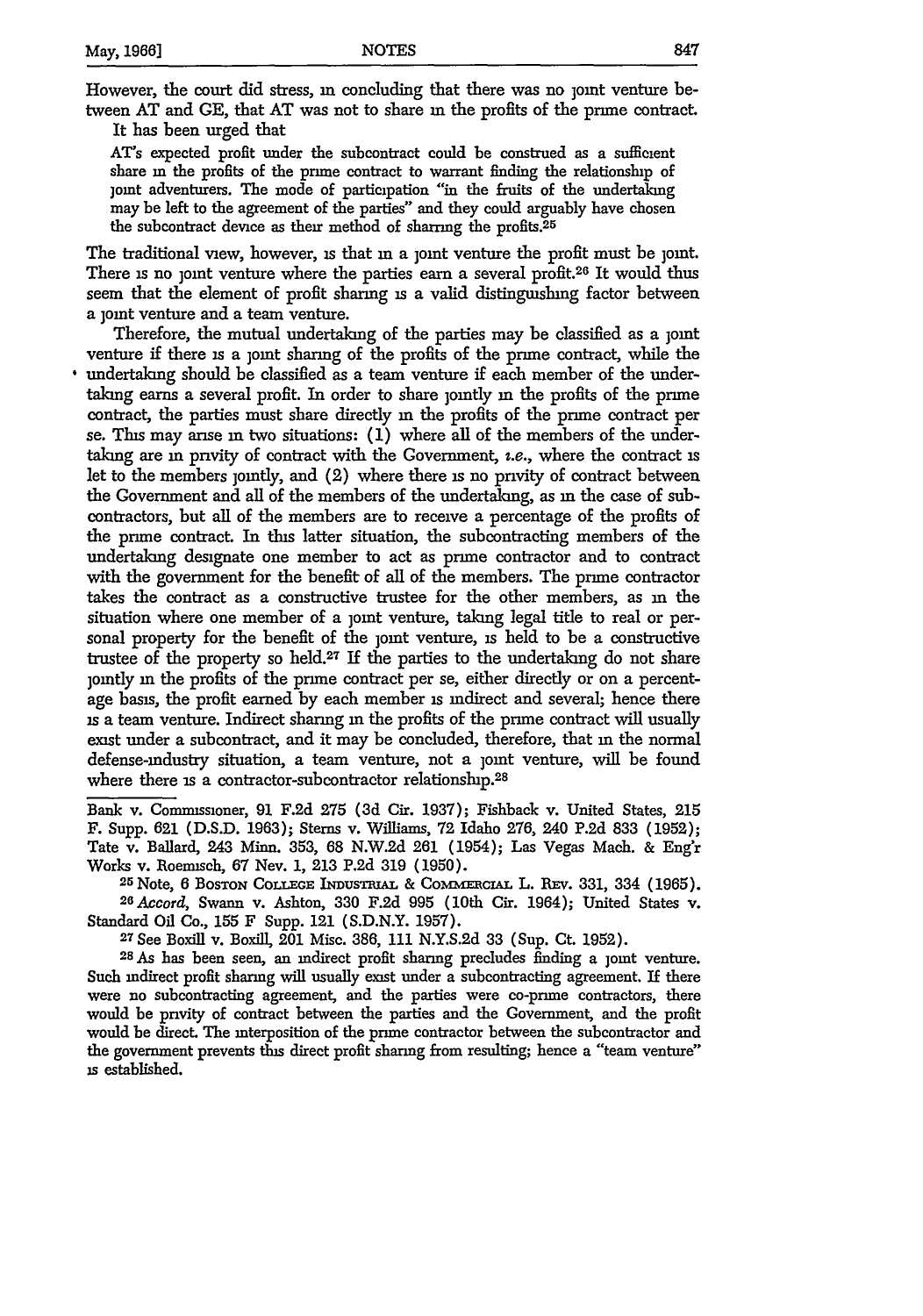#### *Joint Proprietary Interest*

Generally, in a joint venture there must be a joint proprietary interest **in** the subject matter of the venture or property engaged therein.<sup>29</sup> The test for determining whether or not a joint proprietary interest exists sets forth two requirements.<sup>30</sup> First, the parties must have <sub>loned</sub> their property, interests, skills, and risks **in** such a manner that for the purpose of the venture their respective contributions have become as one. To satisfy this requirement, however, "joint adventurers do not have to be co-owners of the property used **in** the business of the joint adventure; the property may be owned by only one of the joint adventurers and its use only devoted to the purpose of the joint adventure."<sup>31</sup> Second, the commingled property and interests must be made subject to use by each of the associates for their joint benefit. While the *Air Technology* court based its finding of no joint venture between AT and GE partly on the fact that there was no joint interest in particular assets, the court found that: (1) GE treated Dr. Clapp, Dr. Hillger (AT employees) and AT's DASA contract as team assets in the proposal presentation to the Air Force; (2) at an earlier date GE had treated AT's data as entitled to protection due to its proprietary nature; (3) GE had assisted **in** and used Dr. Clapp's research **in** the summer of 1961, (4) both AT and GE made substantial contributions to the team effort **in** time and expenditures and risked the value of their preliminary work.<sup>32</sup>

The court could have concluded that this conduct constituted a sufficient joinder of skills, interests, and risks so that for the purpose of the particular venture AT's and GE's respective contributions became as one, thus fulfilling the first requirement of the test. Both AT and GE had access to the data of the other contained in the team proposal, so long as it was used for the purpose of the venture, 33 thereby fulfilling the second requirement.

Since both requirements of the test have been fulfilled, it is submitted that there were sufficient facts present to justify the court **in** finding a joint proprietary interest in a particular asset, the team proposal. Under this analysis, there would always be a joint proprietary interest **in** a team venture because the parties always combine together and pool their individual assets, usually knowledge or skill, **in** furtherance of the team objective. A joint proprietary interest, an essential element, must always be present in a joint venture. Therefore, it follows that the element of a joint proprietary interest should not be considered a distinguishing factor.

*<sup>29</sup>Accord,* Swann v. Ashton, **330 F.2d 995** (10th Cir. 1964); Richardson v. Walsh Constr. Co., 334 F.2d 334 (3d Cir. 1964); Bender v. Bender, 144 Mont. 470, **397** P.2d 957 (1965). **<sup>3</sup> <sup>0</sup>**Sadwith v. Lantry, **219** F Supp. **171** (S.D.N.Y. 1963). **<sup>31</sup>**Hayes v. Muller, 245 La. 356, **158** So. **2d 191** (1963). *Accord,* In the matter of

Cadillac Oil Co., **227** F Supp. **397** (S.D. Cal. 1964); Stricklin v. Parsons Stockyard Co., **192** Kan. 360, **388** P.2d 824 (1964).

**<sup>32 347</sup>** Mass. at 624 n.12, 625, **199** N.E.2d at 546 n.12, 547.

**<sup>33</sup>**In fact, **GE** used the data of AT in developing its own prototype system. This was one of the factors considered **by** the court in holding **GE** liable for breach of contract, since the use of the data was outside the purpose of the venture. 347 Mass. at 625, **199** N.E.2d at 546.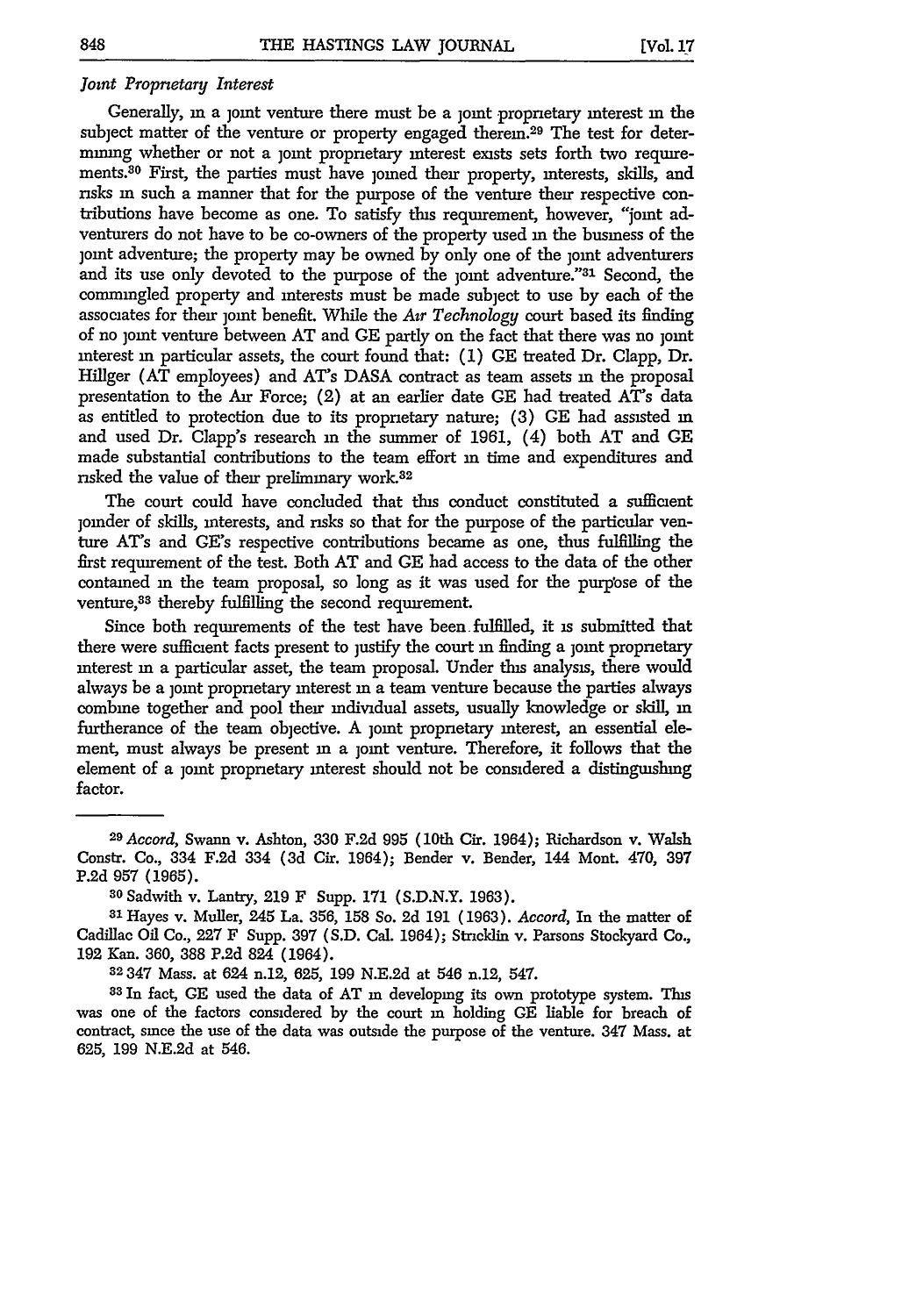#### *Joint Control*

Generally, in a joint venture, the parties thereto must have a mutual right of control of the venture.<sup>34</sup> The court in Air Technology found no mutual right of control between AT and GE. There is, however, authority for the proposition that joint control, while a circumstance to be considered along with all of the other surrounding facts and circumstances, is not an essential element of a joint venture.<sup>35</sup> It has also been suggested that consultation with the other members of the joint venture is sufficient to establish the relationship,<sup>36</sup> and it has been clearly established that even though a joint venturer may entrust actual control of the project to his co-venturer, the project will still remain a joint venture.<sup>37</sup>

The court in *Eagle Star Ins. Co. v. Bean*,<sup>38</sup> finding an implied entrusting of control, noted:

In the instant case, the contract between O'Leary and the company did not indicate that O'Leary had no right of control or no voice **in** the operations of the enterprise. It did provide that actual control of the dismantling operations would be **in** the company. We think this is merely the case where one of the parties entrusted actual control to another, and that fact does not negative the holding that there was a joint venture.<sup>39</sup>

Therefore, those jurisdictions which require joint control of the undertaking may establish that element by applying the entrusting theory.

The language of *Eagle Star* applies equally well to *Air Technology.* In their agreement, the parties did not indicate that AT was to have no control or voice in the operation of the venture; however, they did agree'that **GE** was to be the team captain with prime contract responsibilities **(in** other words, to have actual control of the performance of the prime contract). Thus, there was an implied entrusting by AT to **GE** of actual control of the team venture. Therefore, since joint control must be present to find a joint venture, and can always be found to be present in a team venture by application of the implied entrusting analysis, the element of joint control of performance is not a distinguishing factor.

It must be concluded that the joint venture and the team venture are, to a certain extent, analogous. Summarized briefly, it may be said that:

**(1)** Both the joint venture and the team venture are contractual in nature, requiring an intent to act jointly.

**38** 134 F.2d 755 (9th Cir. 1943).

*39 Id.* at 758.

**<sup>34</sup>**Sadwith v. Lantry, 219 F Supp. 171 (S.D.N.Y. 1963); Polikoff v. Levy, 55 Ill. App. 2d 229, 204 N.E.2d 807 (1965); Holt v. Queen City Loan **&** Investment, Inc., **377**

S.W.2d 393 (Mo. 1965); C. C. Roddy, Inc. v. Carlisle, 391 S.W.2d 765 (Tex. 1965).<br><sup>35</sup> See Seymour v. Wildgen, 137 F.2d 160 (10th Cir. 1943); Davidson v. Shaffer, 153 Kan. 661, 113 P.2d 90 (1941). **<sup>36</sup>**Klemschmidt v. United States, 146 F Supp. 253 **(D.** Mass. 1956).

*<sup>37</sup>Accord,* Rosen v. E. **C.** Losch, Inc., 234 Cal. App. 2d 324, 44 Cal. Rptr. 377 (1965); Wittner v. Metzger, 72 N.J. Super. 438, 178 A.2d 671 (1962). 30 *Am.* Jur. Joint Adventures § 40 (1940) notes that: "The requisite of equality in joint control does not render impossible the delegation of the duties of management to one of the participants in a joint adventure. The rights of the parties with respect to the management of the enterprise may be fixed by agreement and, once having been fixed, may be changed by agreement, without doing violence to the requirement of joint control.'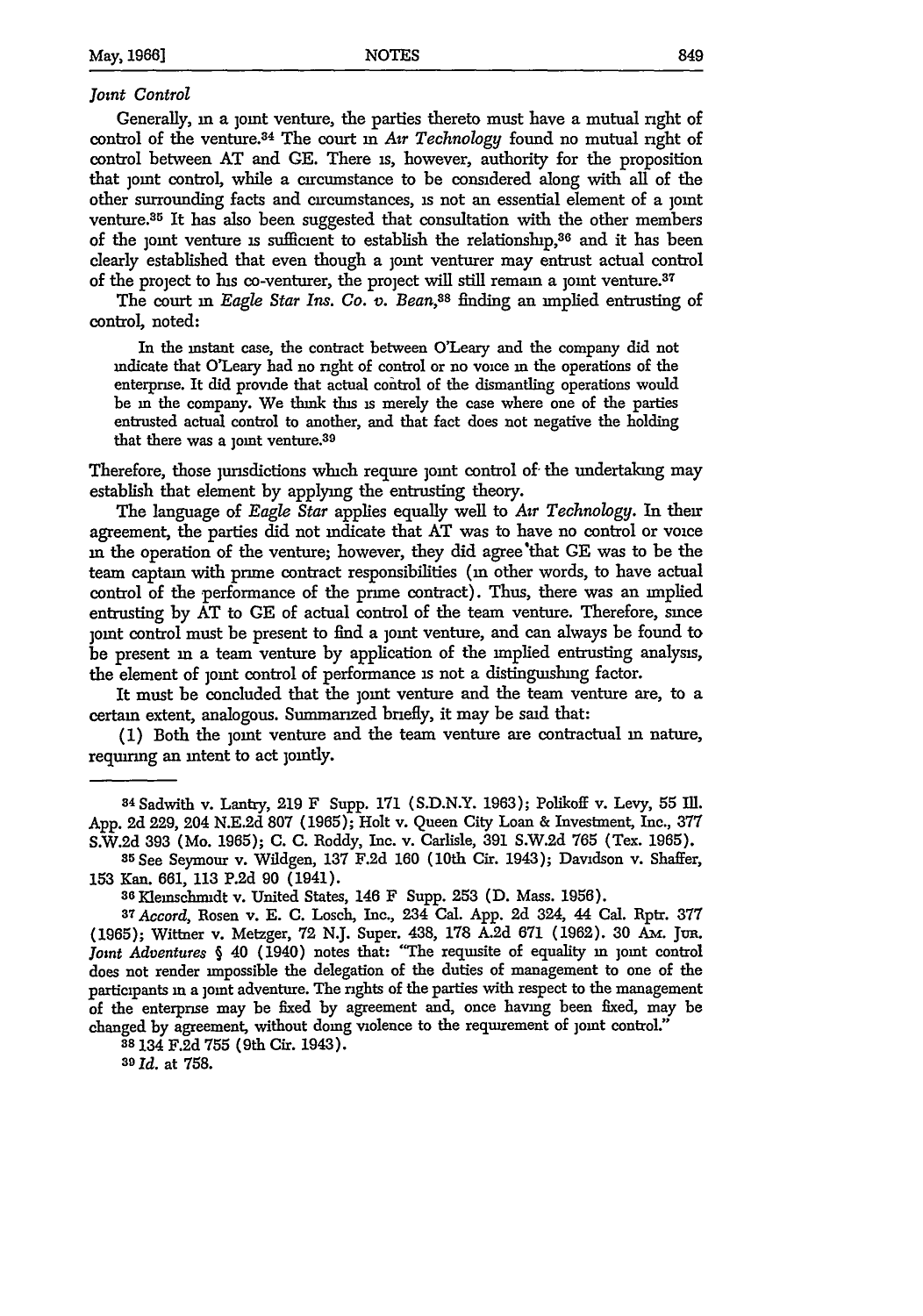(2) Either a joint venture or a "team venture" may exist under a subcontract.

(3) The key distinction between a joint venture and a team venture is the profit-sharing element. In the team venture profit sharing is indirect, with each team member earning a several profit, while in the joint venture the profit sharing is direct, with each joint venturer sharing jointly.

 $(4)$  A joint proprietary interest and joint control of performance are not distinguishing factors. As essential elements, they must always be present in a joint venture, and factually, they will always be present in a team venture, although theoretically, not essential, according to *Air Technology.*

Having distinguished the joint venture from its shadow relation the "team venture," and found that they are to a large extent analogous, we turn to the second important question raised by the holding of the court **in** *Air Technology.*

#### *Should the Rights and Liabilities of the Team Members Be Governed by the Substantive Law of joint Ventures?*

What are the purposes underlying the development and use of the jomt venture as a mode of conducting business? If the purposes for the development and use of the team venture are identical, does it not follow that the same body of substantive law should apply to both? The proposition that where two relationships are similar in characteristics and purpose they should be governed by the same general substantive law is not without precedent. An analogous situation existed in the development of the substantive law of joint ventures. Historically, joint ventures developed as a limited type of partnership.<sup>40</sup> A traditional partnership contemplated a continuing business association, $41$  while a joint venture has been defined as a partnership for a limited purpose.<sup>42</sup> When the particular purpose, such as the construction of a particular road or building, is accomplished the joint venture is ended. It is quite understandable that the substantive law of both relationships is quite similar,<sup>43</sup> since the relationships are so similar in nature. One court, **in** applying this reasoning, has noted:

It seems to me that under the New Jersey law, the juridical concept, commonly called a joint venture, is graduated like a spectrum from a partnership ad hoc through various forms of fiduciary business relationships into an agency with contingent remuneration to the agent, as was the case here. Indeed, it matters little what the precise definition of a joint venture may be for the fiduciary relationship always arises from it, as it does from an agency, and the remedial sequelae are of the same kind.<sup>44</sup>

One writer, in discussing the purposes of the joint venture, notes that one of the basic underlying purposes in the development and recognition of the joint

<sup>&</sup>lt;sup>40</sup> Accord, Edlebeck v. Hooten, 20 Wis. 2d 83, 121 N.W.2d 240 (1963).<br><sup>41</sup> Accord, Fishback v. United States, 215 F Supp. 621 (D.S.D. 1963).<br><sup>42</sup> Accord, Sadwith v. Lantry, 219 F Supp. 171 (S.D.N.Y. 1963); Anderson v. Steurer, **391** S.W.2d 839 (Mo. 1965).

*<sup>43</sup>Accord,* Orlopp v. Willardson Co., **232** Cal. App. **2d** 750, 43 Cal. Rptr. **125** (1965); Polikoff v. Levy, 55 Ill. App. 2d 229, 204 N.E.2d 807 (1965); Stncklin v. Parsons Stockyard Co., **192** Kan. 360, **388** P.2d 824 (1964). See also Comment, 18 **FoRDHAm** L. REv. 114 (1949). 44 Cray, McFawn & Co. v. Hegarty, Conroy & Co., **27** F Supp. 93, **99** (S.D.N.Y.

<sup>1939).</sup>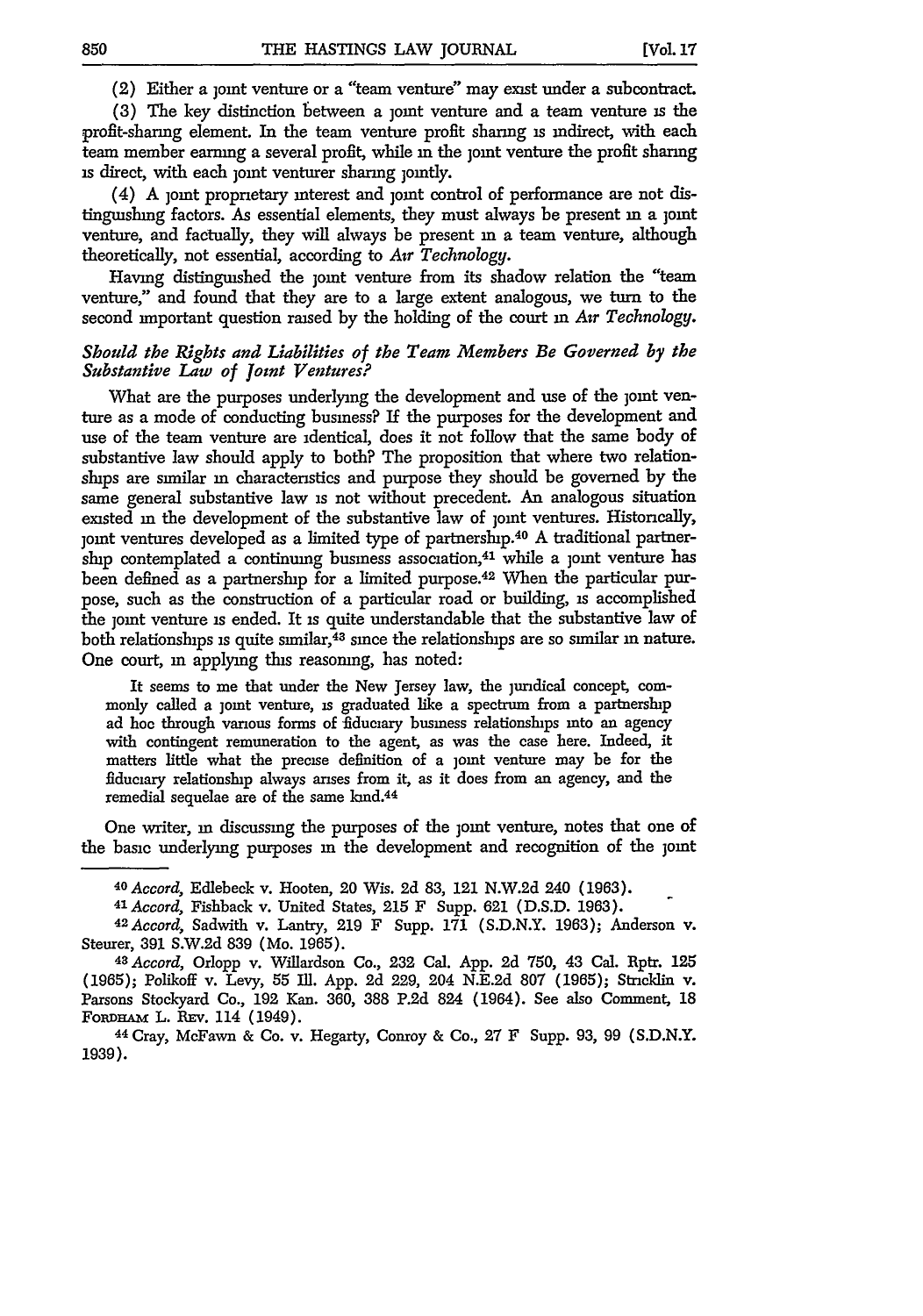venture was the need to take advantage of the knowledge and specialized skills of the members of the venture. $45$  This also is the primary purpose of the "team" venture." For example, suppose that the  $X$  Company and the  $Y$  Company decide to work together for the purpose of producing a new aircraft for the government. The design of the aircraft calls for an entirely new concept **m** fabrication of the airframe and an entirely new concept **m** the propulsion system. Since the X Company has prior experience **in** the field of propulsion, it **is** to have responsibility for that phase of the aircraft, while the Y Company, having prior experience **in** the airframe field, is to have responsibility for that phase. For either the  $X$  Company or the Y Company to have built both the propulsion system and the airframe would not have been feasible, since neither had experience **in** the field of the other. **By** working together, they can produce an excellent end product, at the lowest possible cost to the Government. How should this "working together" for the limited purpose of producing the aircraft be classified? One writer<sup>46</sup> has suggested that there are three alternative methods of contracting with the Government:

**(1)** The 'Ture Weapon System" procurement method, by which centralized control of the design, development, and production **is** obtained by making the prime contractor the responsible focal point for consolidation of all efforts. For example: "Convair was given a contract for development of the B-58 supersomc bomber, with power to subcontract, but with the Air Force exercising authority over the choice of subcontractors **in** the light of their ability and background."<sup>47</sup>

(2) The "Associate Primes" procurement method, where instead of a single prime contractor, there are selected a number of major associate primes, each of whom is responsible for a complete subsystem. For example:

In the case of the Atlas missile, Convair manufactured the anframe and was also responsible for testing and integration of the entire system. Rocketdyne of North American Aviation produced the engines. General Electric's Defense System Department manufactured the radio-mertial guidance system, and American Bosch Anma was responsible for later all-inertial guidance. General Electnc's Missile and Space Vehicle Department had charge of the re-entry vehicle.<sup>48</sup>

**(3)** The "Team" method of procurement, wherein a major prime contractor will team up with a number of subcontractors and submit a team bid on the entire system. For example: "In the case of the Dyna-Soar system, major contractors (Boeing and Martin) teamed up with a number of subcontractors and

<sup>4</sup> <sup>5</sup> "In spite of the tremendous growth of corporations **in** the United States, the joint venture has, in recent years, been utilized for purposes very similar to those which brought about its development historically. Individuals, co-partnerships and even corporations have joined or attempted to join in what they have called joint ventures for purposes of pooling capital and carrying out large industrial and financial projects

In other instances the resources of an individual contractor may be adequate for him to perform and finance the contract, but the **job** may be one involving types of construction, with some of which the individual contractor may not have had experience. Where such a condition exists other contractors who have had the necessary experience may be brought in and the job undertaken as a joint venture." Nichols, *Jont Ventures,* **36** VA. L. REv. 425, 428-29 (1950).

<sup>46</sup>Bergstrom, *supra* note **1,** at 436-37.

<sup>47</sup>*Id.* at 436.

*48* **Id.** at 429.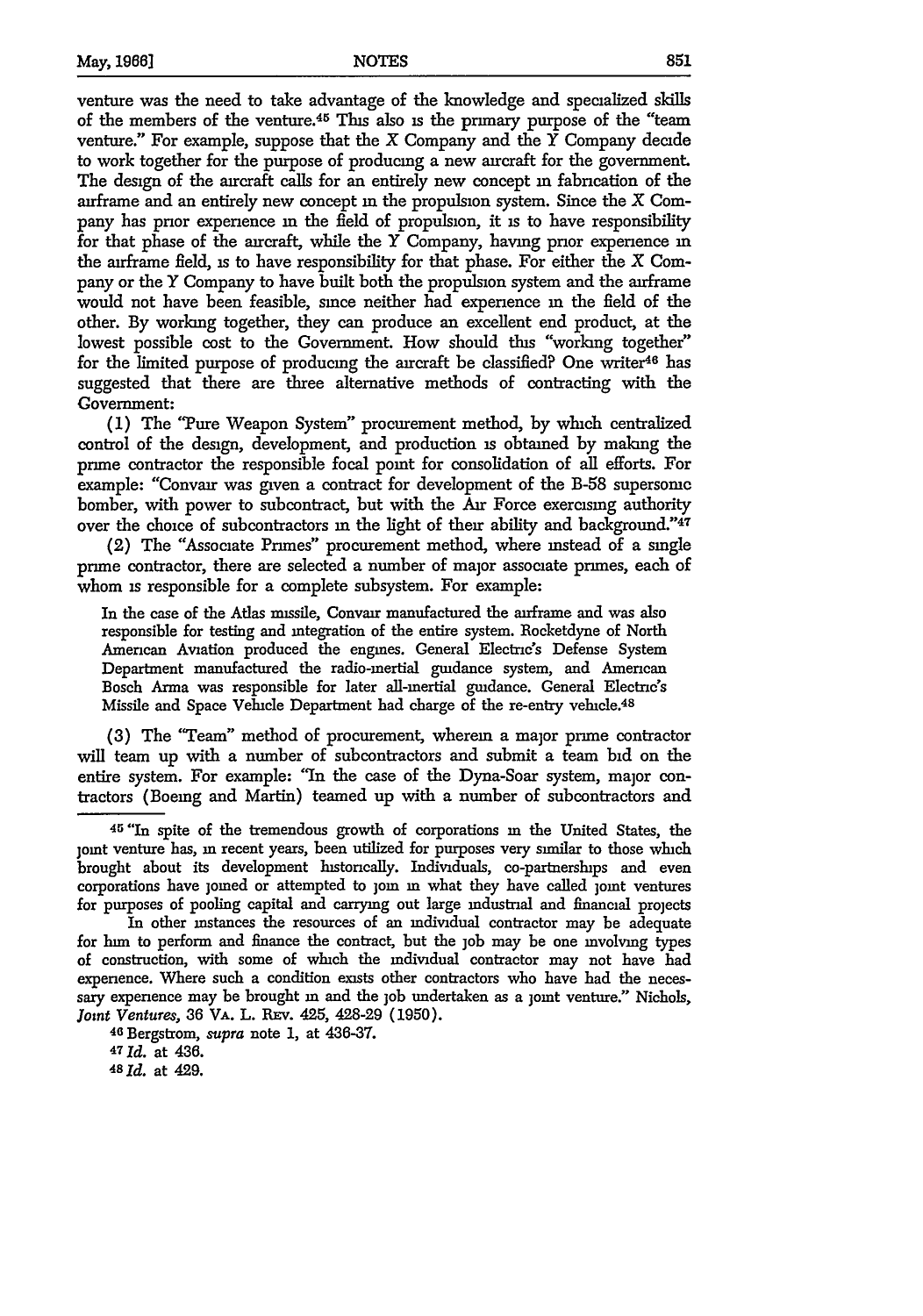submitted bids on the entire weapon system. In that case, final contract award was made to both teams, with one team being awarded the contract for the airframe and the other the contract for the booster."49 (Perhaps **this** variation forms a fourth category which could be designated the "Associate Team Method.")

Under this classification of government procurement methods, the "Pure Weapon System" method is not a joint undertaking at all since there is no intention of the parties to combine m any other manner than contractor and subcontractor. It has been seen that **in** order to have either a joint venture of a team venture there must be an intent to combine either as joint venturers or as team members.

The "Associate Primes" method should be characterized as a joint venture because there is a direct sharing of the profits of the prime contract per se. The contract is let to them jointly, and each Associate is in privity of contract with the Government; hence a joint profit is earned. As has been seen, the element of profit sharing is the key distinguishing factor between a joint venture and a "team venture."

The "team" method offers two alternatives, depending upon the agreement of the parties in setting up the "team." If the parties agree that each member is to share in a percentage of the profits of the prime contract per se, but under the subcontract, not all members are in pnvity of contract with the Government, there would be direct profit sharing, the profits would be joint, and the relationship should be classified as a joint venture, assuming that all of the other requisite elements are present. If, on the other hand, there is no sharing m the profits of the prime contract per se on a percentage basis, each team member would earn a several profit, and a team venture would be established.

Whether the X Company-Y Company combination referred to earlier is a joint venture or a "team venture" depends upon two factors. First, was there a subcontracting agreement between the parties? If not, the combination should be characterized as an "Associate Primes" agreement, and as seen above, should be classified as a joint venture. If there was a subcontracting agreement between the parties, the combination could be either a joint venture or team venture, depending upon whether there was a joint profit or a several profit earned **by** the Companies. If a joint profit was earned, the relationship should be classified as a joint venture. If a several profit was earned, the relationship should **be** classified as a team venture.

The most important result of extending the substantive law of joint ventures to team ventures would be that the requirement that the members act **in** the utmost good faith in their relations with each other would be applicable. The traditional joint undertaking is fiduciary **in** nature and imposes upon all the participants the obligation of loyalty to the joint concern and the utmost good faith in their dealings with each other with respect to matters pertaining to the enterprise.5 0 As a result of this requirement of good faith, equitable relief is always available between the parties to a joint venture<sup> $51$ </sup> and should be available to team members. This equitable relief generally takes two forms: injunctive relief to

**<sup>49</sup> Id.** at 437.

**<sup>50</sup>**Memhard v. Salmon, 249 N.Y. 458, 164 N.E. 545 (1928).

**<sup>51</sup>**Chapman v. Dwyer, 40 F.2d 468 (2d Cir. 1930).